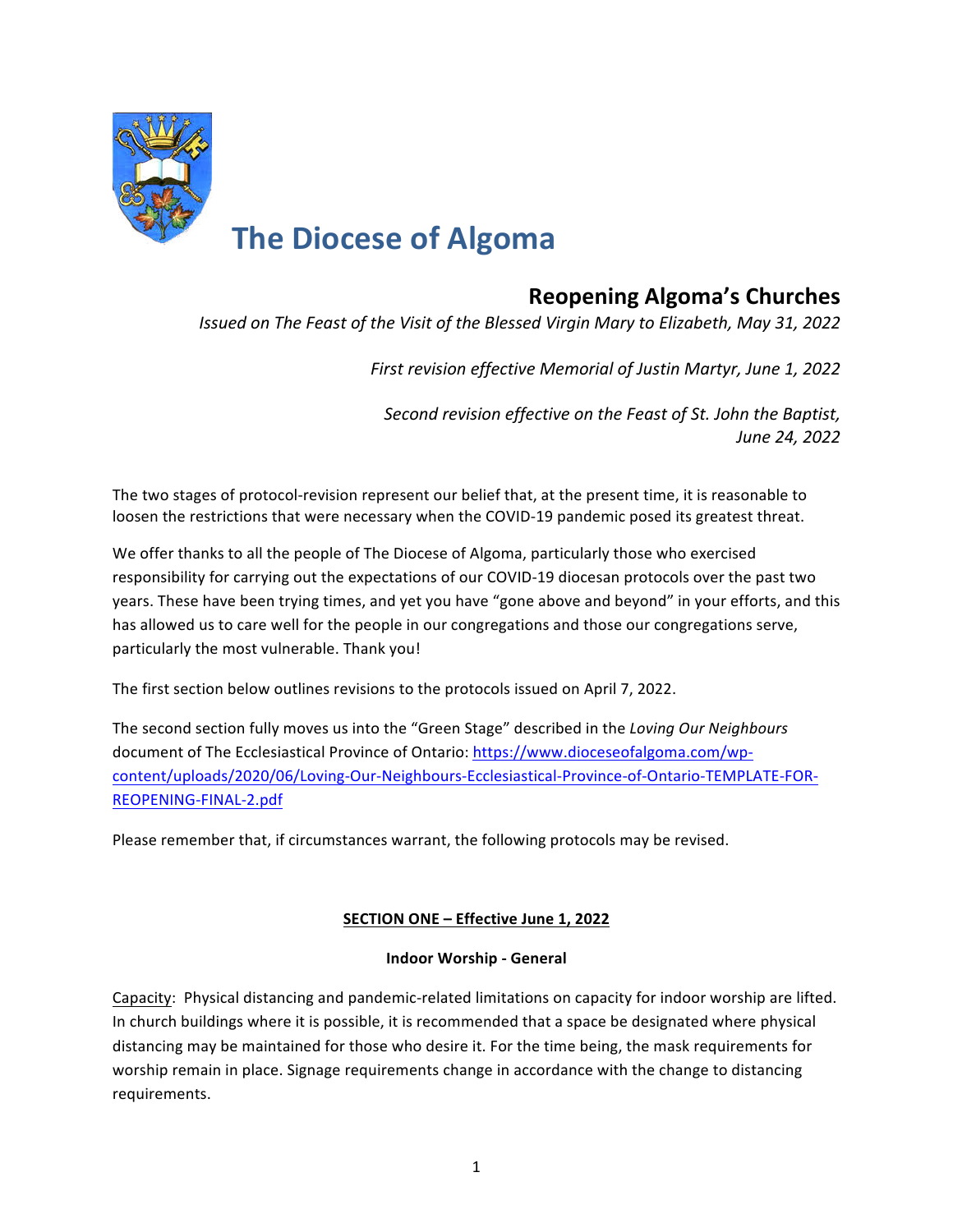The Greeting of Peace: Physical contact during the Greeting of Peace is now permitted.

Sharing Communion: Use of the common cup may be reintroduced. To read about the health implications of this practice, you are encouraged to read the following report prepared for the Provincial House of Bishops: https://www.ottawa.anglican.ca/images/COVID-19/July-21-2021/Garner-Common-Cup-and-SARS-CoV-2\_Infection-Risk-2021-07-15.pdf?type=file

## **Indoor Worship - Music**

Singing: Physical distancing is no longer required for congregational singing. Masks must be worn during singing, unless singers are physically distanced from one another. Choir members still are to be fully vaccinated. 

## **Indoor Worship - Baptism**

There are no longer any pandemic-related limitations placed upon the number of candidates who may be baptized at a single celebration. For newly-baptized infants, it is highly recommended that there still should be a separate spoon for each candidate.

# **Indoor Worship – Coffee Hours/Social Time**

Physical distancing and the wearing of masks are no longer required, but recommended. If singing is to occur at any time, masks must be worn, unless physical distancing is maintained.

The website of your local health unit be consulted regularly for regulations or guidance that may be applicable to such pre- or post-worship social times.

### **Outdoor Worship**

Capacity: Physical distancing and pandemic-related limitations on attendance for outdoor worship are lifted. Signage requirements change in accordance with the change to distancing requirements.

The Greeting of Peace: Physical contact during the Greeting of Peace is now permitted.

Sharing Communion: Use of the common cup may be reintroduced. To read about the health implications of this practice, you are encouraged to read the following report prepared for the Provincial House of Bishops: https://www.ottawa.anglican.ca/images/COVID-19/July-21-2021/Garner-Common-Cup-and-SARS-CoV-2\_Infection-Risk-2021-07-15.pdf?type=file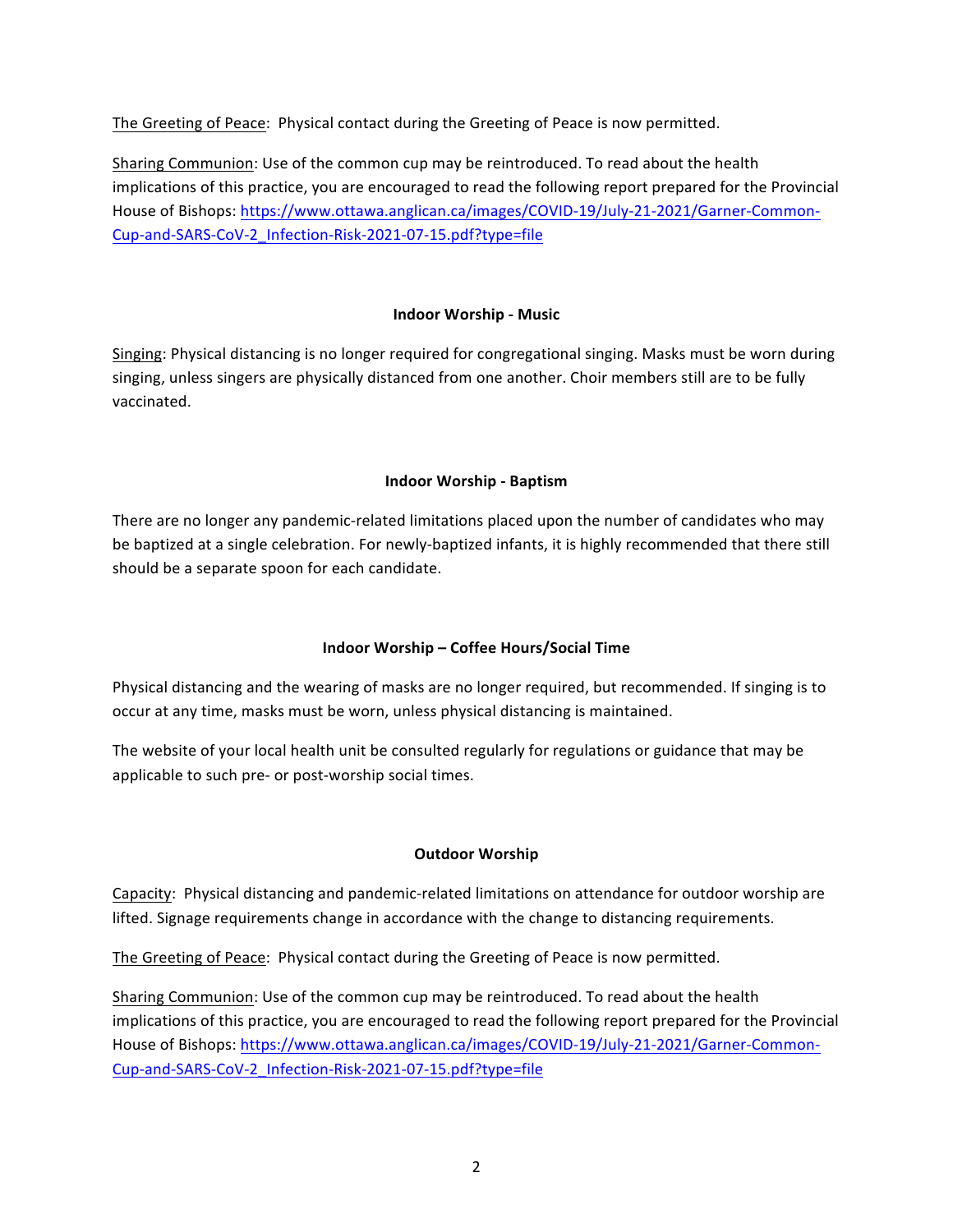Socializing (pre and post service): Physical distancing and the wearing of masks are no longer required, but recommended. If singing is to occur at any time, masks must be worn, unless physical distancing is maintained. 

The website of your local health unit be consulted regularly for regulations or guidance that may be applicable to such pre- or post-worship social times.

## **Worship - Funerals and Weddings**

Wedding and funeral rites will be conducted according to the present guidelines for indoor or outdoor worship, as applicable. Funerals within Ontario also must be in compliance with directives of the Bereavement Authority of Ontario: https://thebao.ca/category/registrars-directives/

### **Fundraising**

Congregations are encouraged to engage in online fundraising initiatives. Indeed, this is an excellent opportunity to try new and less physically intensive approaches to fundraising.

## Outdoor Yard Sales:

• For workers, physical distancing is no longer required, but frequent hand hygiene practiced is urged after handling money or items used by other. It is strongly recommended that workers be fully vaccinated, and must be masked if not fully vaccinated.

### Bazaars, Thrift Stores, etc.:

- Physical Distancing is no longer required.
- Workers no longer need to be posted at the doors in order to ensure physical distancing.

# **SECTION TWO - Effective June 24, 2022**

All in-person activities of any size are allowed, but some safety practices adopted during the pandemic should continue:

- Mask wearing is up to the individual, but should be supported, even encouraged.
- Maintain a supply of masks for those who want them.
- Encourage everyone to self-screen for symptoms before they come to church for services, meetings or special events.
- Continue to have hand sanitizer readily available throughout the building.
- Retain the practice of having some meetings and formation events online.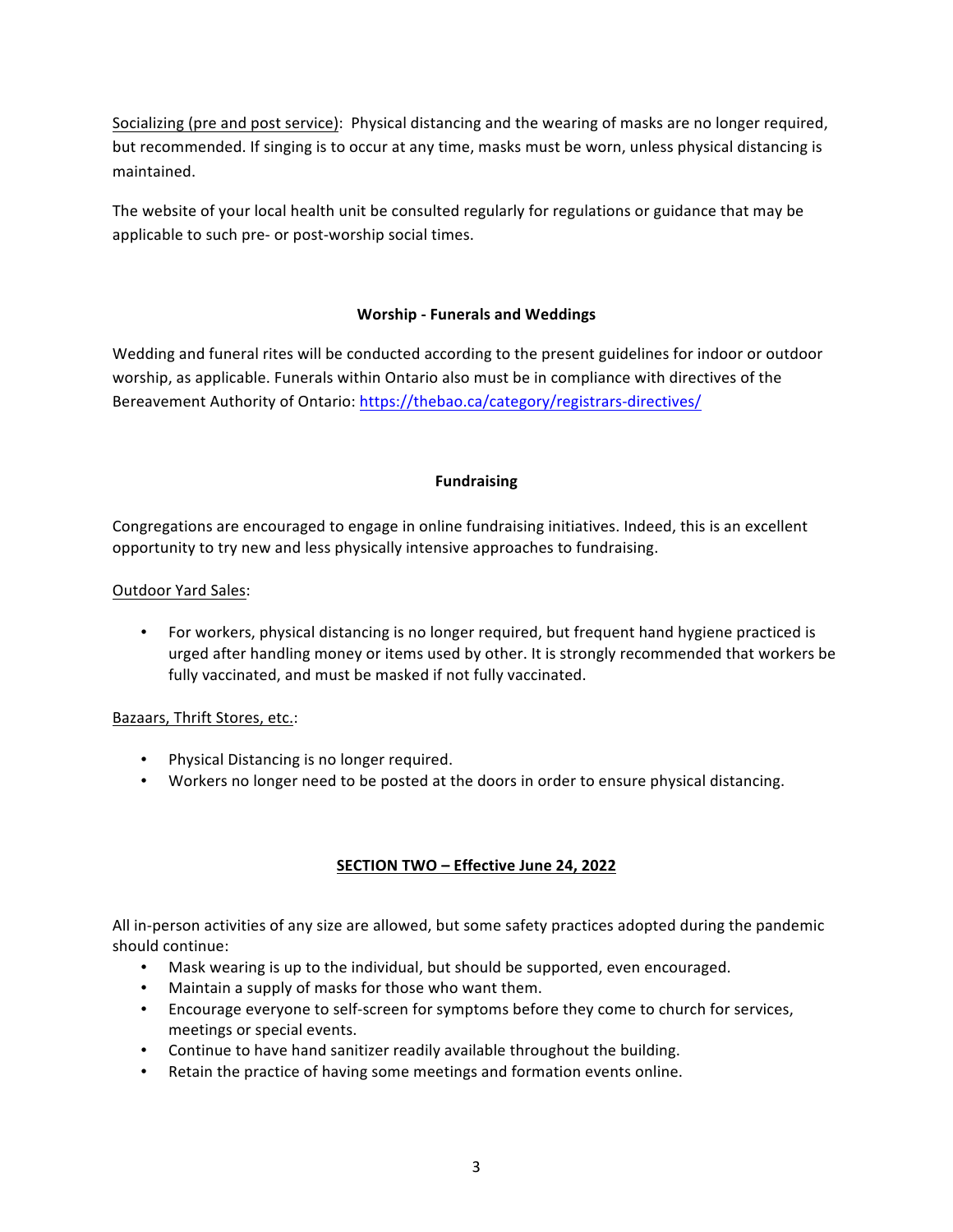### **Worship**

- There is no pandemic-related numerical limit on the size of services, but physical distancing should be encouraged when possible.
- People who are ill should be reminded not to come to church.

### **Pastoral Care**

- Indoor visits are permitted.
- Refrain from pastoral visits if you are symptomatic.
- Wear masks when visiting people who are elderly, ill, physically fragile or immunocompromised.

## **Service, Outreach, and Other Program or Missional**

- All service and outreach programs can open again, subject to public health guidelines.
- In-person formation, fellowship, and fund-raising events of any size are permitted.
- All children's programs can operate with no size restrictions.
- Food and drink are permitted at church events.

## **Office and Other Building Operations**

- Regular office operations can resume.
- Subject to provincial guidelines, all pandemic restrictions on hosting groups or renting facilities are lifted.
- In order to ensure coverage through our insurers, the guidelines in this plan must be followed at all times for services and all other congregational uses of churches. They must also be followed for any other uses of church buildings and property, including ongoing rentals, new rentals and special events.
- If you are planning an event permitted under these guidelines, it is necessary to answer the following questions to obtain insurance coverage: a. Does public health allow this activity? b. What are the specific timelines for this event? c. Does the sponsor of the event have insurance coverage for it? d. Have you planned how you will meet public health standards?

*Please contact Archdeacon Jay Koyle, jay.koyle@dioceseofalgoma.com, if you have questions about* the protocols in general, or Jane Mesich, jane.mesich@dioceseofalgoma.com, if you have questions that need to be addressed with our insurers.

### **Regional Health Units within our Diocese**

These sites provide you with updates concerning COVID-19, protocols and regulations, and various *helpful resources relevant to your area. Please ensure you know the Health Unit serving the area in which your congregation is located.*

Thunder Bay Regional Health Unit https://www.tbdhu.com/

Algoma and District Public Health http://www.algomapublichealth.com/